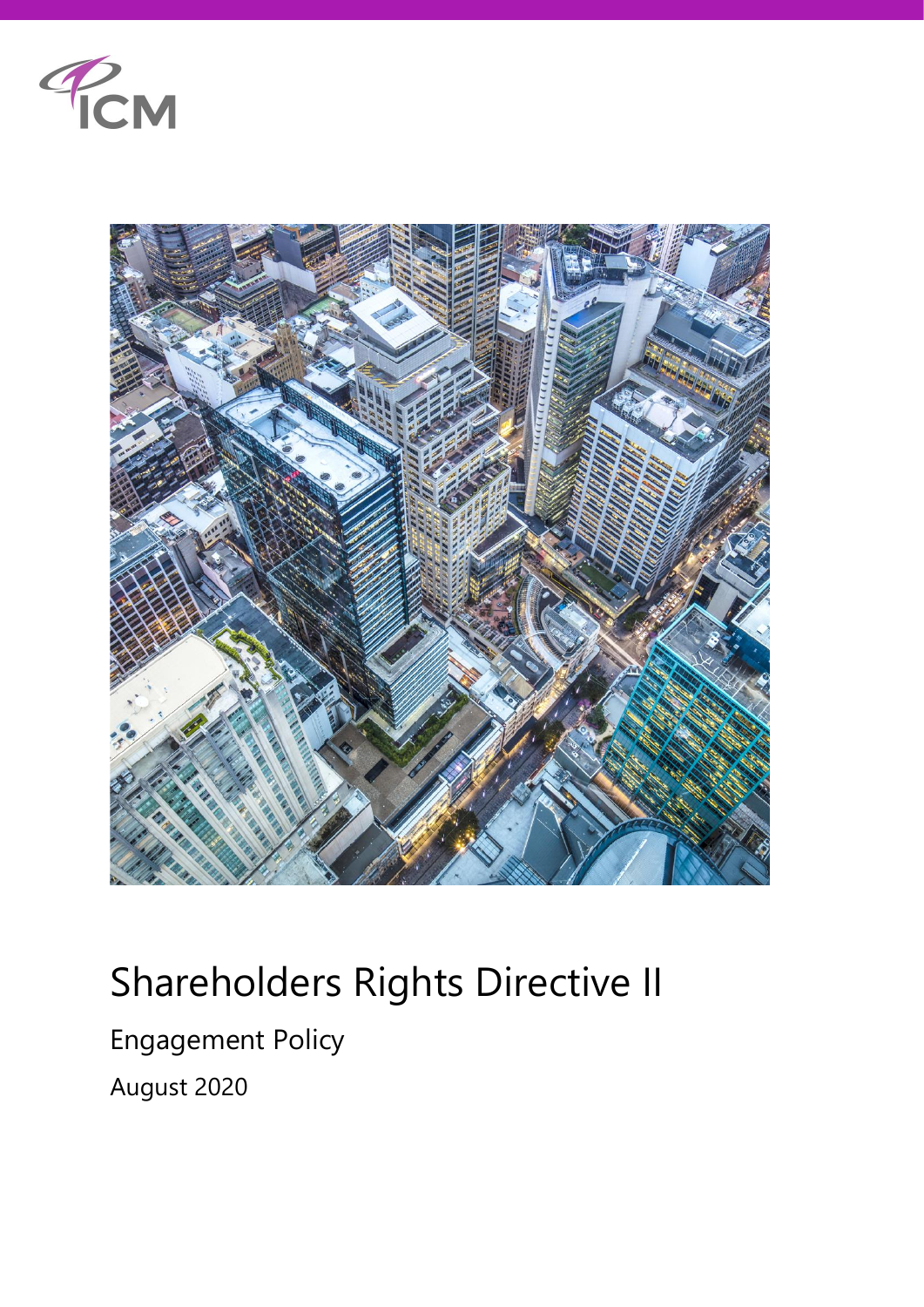

ICM Investment Management ('ICMIM') is authorised and regulated by the UK Financial Conduct Authority ('FCA') as a UK full-scope Alternative Investment Fund Manager ('AIFM') and is the appointed AIFM for the following two Alternative Investment Funds ('AIFs'):

- (1) Utilico Emerging Markets Trust plc ('UEMT'), which is a UK closed-end investment trust.
- (2) UIL Limited ('UIL'), which is an exempted closed-end Bermuda incorporated investment company.

The purpose of this policy document is to outline ICMIM's approach with regards to the *Shareholder Rights*  **Directive II** ('SRD II' or 'Directive') requirements which have been integrated into the United Kingdom and set out in *COBS 2.2B* of the FCA Handbook. The Directive aims to promote effective stewardship and long-term investment decision making by enhancing the transparency of shareholder engagement policies and investment strategies across the institutional investment community.

At ICMIM we believe that effective stewardship and engagement benefits companies, investors and the economy as a whole. ICMIM is built on a philosophy of value creation, vision and innovation. Our mission is to achieve long-term total returns for our clients. Our focused investment processes identify both value and growth opportunities which are not reflected in the market price. Our deep and extensive understanding of the companies, sectors and markets in which we invest, moderates our risk and amplifies our returns.

ICMIM has elected to develop and publicly disclose an Engagement Policy that meets the requirements of COBS 2.2B.6R; and to publicly disclose on an annual basis how its Engagement Policy has been implemented in a way that meets the requirements.

In line with the principles of SRD II, this policy document describes how ICMIM:

- (1) integrates shareholder engagement in its investment strategy;
- (2) monitors investee companies on relevant matters;
- (3) conducts dialogues with investee companies;
- (4) exercises voting rights and other rights attached to shares;
- (5) cooperates with other shareholders;
- (6) communicates with relevant stakeholders of the investee companies; and
- (7) manages actual and potential conflicts of interests in relation to the firms engagement.

## **Rule**

**Integrating shareholder engagement in the firm's investment strategy** *COBS 2.2B.6(1)*

**Approach taken:** As a long-term bottom-up investor, engagement with management teams is and will remain paramount to investing. Investment decisions are taken following extensive bottom-up analysis of relevant sectors. As part of the investment decision making process, the analysts review company documents; business model; growth prospects/risks; environment, social and corporate governance arrangements; third-party research; and undertake meetings with management. This is then reviewed and approved by an Investment Committee.

The allocated analyst is responsible for maintaining close engagement in the relevant investments and, where relevant, maintain open dialogue with management and other shareholders. Where the firm holds a significant investment , the analysts will maintain a closer relationship with the management and other shareholders, with onsite visits were possible.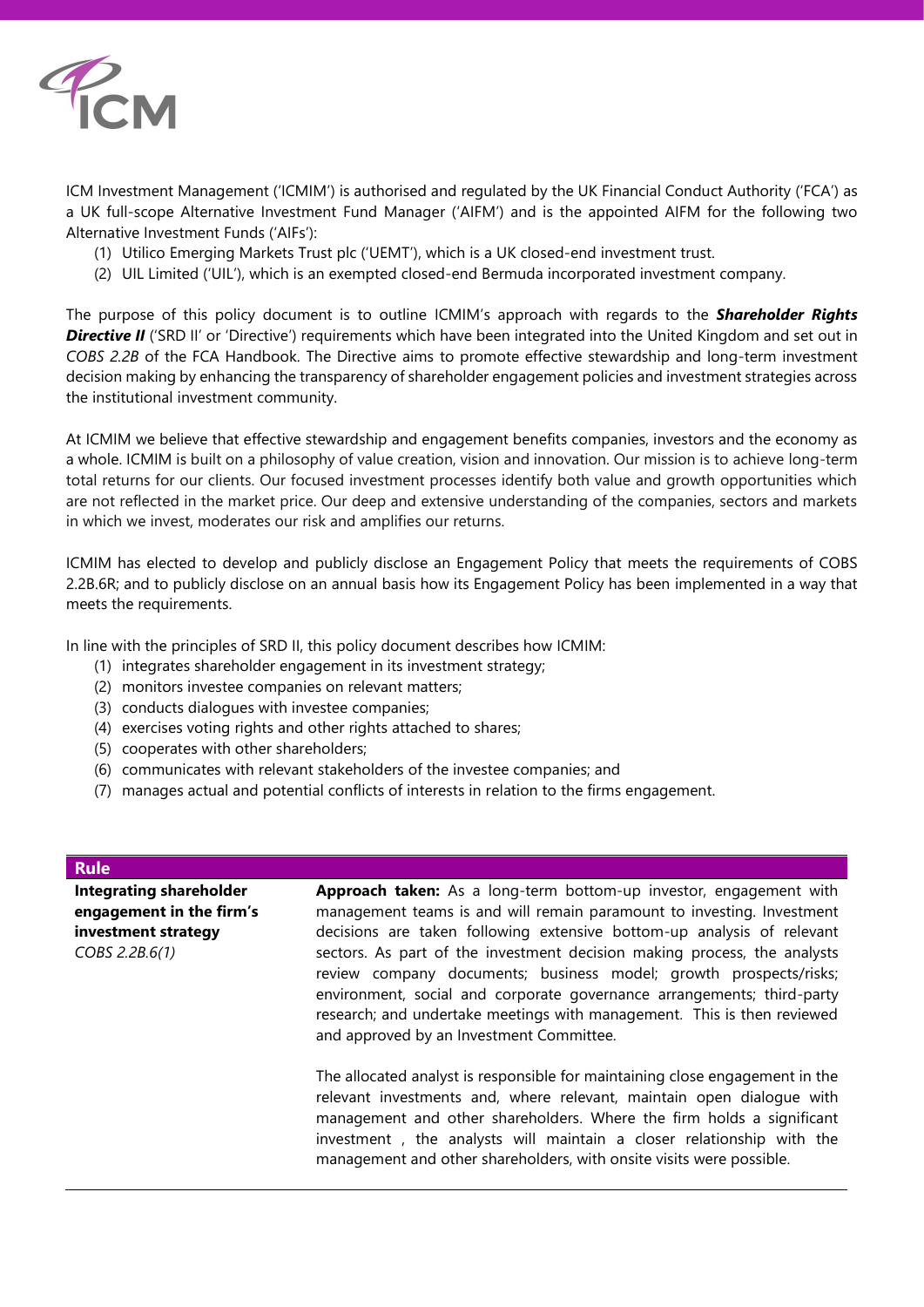

| <b>Approach to ongoing</b><br>monitoring of investee<br>companies.<br>COBS 2.2B.6R(2)                           | Approach taken: Investee companies are continually monitored post<br>investment. ICMIM's monitoring aims to provide an ongoing understanding<br>of each investee company's strategic goals, opportunities, and understanding<br>its approach to environment, social and governance ('ESG'), which involves<br>the following:<br>meeting with company management;<br>٠<br>on-site company visits;<br>$\bullet$<br>monitoring company announcements;<br>$\bullet$<br>reviewing quarterly and annual results;<br>reviewing external sector/company specific research; and<br>applying an internal ESG rating.<br>٠ |
|-----------------------------------------------------------------------------------------------------------------|-----------------------------------------------------------------------------------------------------------------------------------------------------------------------------------------------------------------------------------------------------------------------------------------------------------------------------------------------------------------------------------------------------------------------------------------------------------------------------------------------------------------------------------------------------------------------------------------------------------------|
| <b>Approach to conducting</b><br>dialogue with investee<br>companies.<br>COBS 2.2B.6R(3)                        | Approach taken: Strong communication channels are important. ICMIM<br>continually connects with investee companies' management teams through<br>ongoing meetings as well as influencing best outcomes on key issues. Given<br>that ICMIM is a long-term investor, engagement with management teams is<br>and will remain paramount to investing. As the analysts typically meet<br>management teams before investment, a good rapport is usually built with<br>the investment companies.                                                                                                                        |
|                                                                                                                 | Dialogue with companies is undertaken by the analysts, through but not<br>limited to the following methods:<br>email exchanges with company management;<br>meetings with senior management;<br>٠<br>conference calls;<br>$\bullet$<br>company site visits; and/or<br>٠<br>participation in roadshows.<br>Where companies fail to respond or to appropriately engage in dialogue on<br>the issues raised, ICMIM may review its investment decision in consideration<br>of the materiality of the issue and its impact on the long-term potentials.                                                               |
| <b>Procedures for exercising</b><br>voting rights and other rights<br>attached to shares.<br>COBS 2.2B.6R(4)    | Approach taken: Being proactive in voting is key as through this mechanism<br>ICMIM can encourage/improve good corporate governance. Therefore,<br>ICMIM votes on all available shareholder resolutions whether through<br>physical attendance at a shareholder meeting or via proxy.                                                                                                                                                                                                                                                                                                                           |
| Approach to cooperating with<br>other shareholders.<br>COBS 2.2B.6R(5)                                          | Approach taken: We recognise that there may be occasions where it will be<br>appropriate to work with other shareholders to effect positive change. ICMIM<br>is willing to act collectively with other investors, however this will be<br>considered on a case-by-case basis. Collaboration with other investors must<br>always be conducted in compliance with applicable law and regulations. In all<br>circumstances, we will act in the best interests of the AIF's investors.                                                                                                                              |
| <b>Approach to communicating</b><br>with relevant stakeholders of<br>the investee companies.<br>COBS 2.2B.6R(6) | Approach taken: ICMIM does not generally communicate with other non-<br>equity stakeholders.                                                                                                                                                                                                                                                                                                                                                                                                                                                                                                                    |